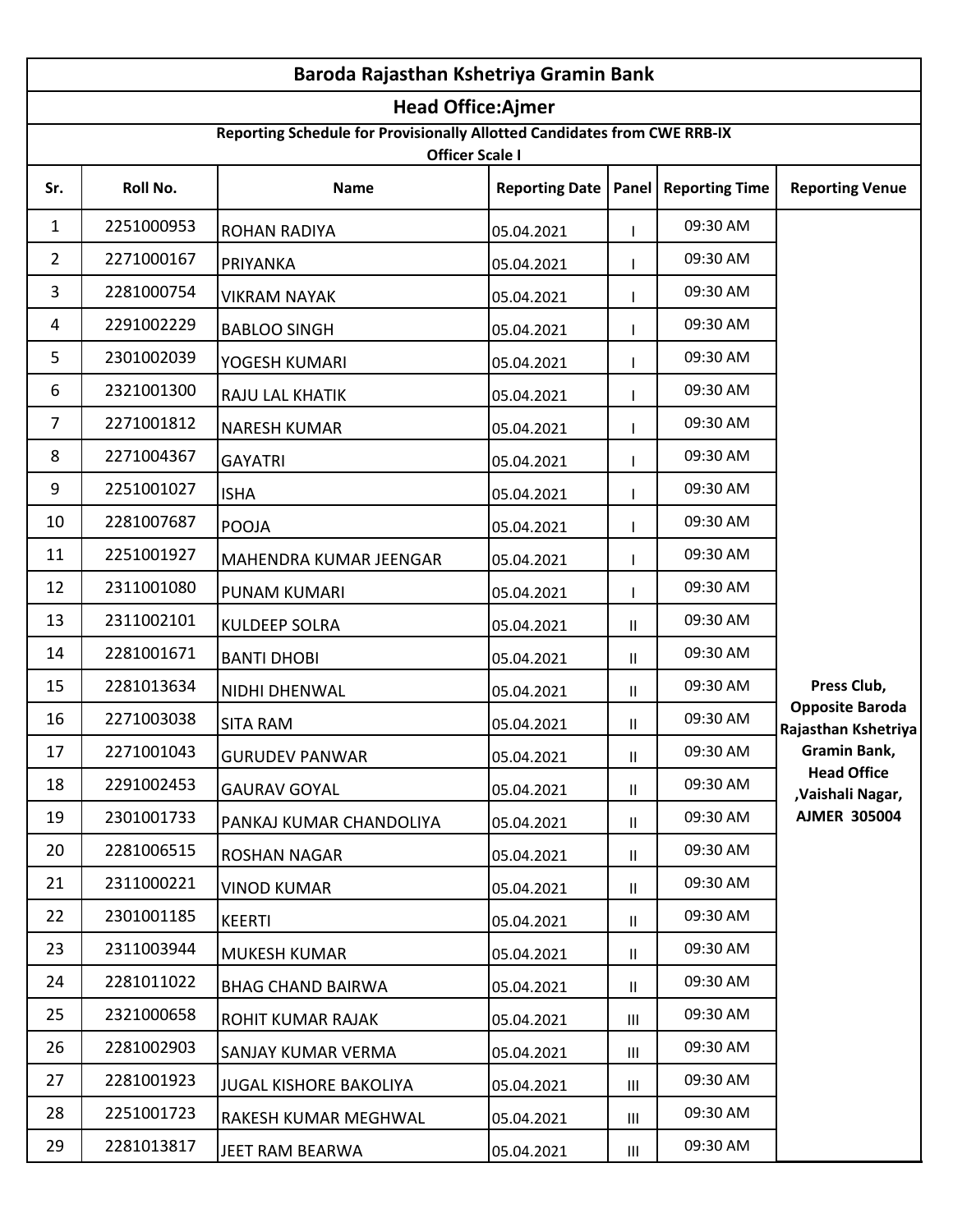| Baroda Rajasthan Kshetriya Gramin Bank |                                                                                                    |                        |                       |     |                               |                                       |  |  |
|----------------------------------------|----------------------------------------------------------------------------------------------------|------------------------|-----------------------|-----|-------------------------------|---------------------------------------|--|--|
|                                        | <b>Head Office:Ajmer</b>                                                                           |                        |                       |     |                               |                                       |  |  |
|                                        | Reporting Schedule for Provisionally Allotted Candidates from CWE RRB-IX<br><b>Officer Scale I</b> |                        |                       |     |                               |                                       |  |  |
| Sr.                                    | Roll No.                                                                                           | <b>Name</b>            | <b>Reporting Date</b> |     | <b>Panel   Reporting Time</b> | <b>Reporting Venue</b>                |  |  |
| 30                                     | 2281002591                                                                                         | <b>MANISHA MEENA</b>   | 05.04.2021            | Ш   | 09:30 AM                      |                                       |  |  |
| 31                                     | 2281010269                                                                                         | <b>VIKASH MEENA</b>    | 05.04.2021            | Ш   | 09:30 AM                      |                                       |  |  |
| 32                                     | 2281010877                                                                                         | PARUL MEENA            | 05.04.2021            | Ш   | 09:30 AM                      |                                       |  |  |
| 33                                     | 2281010259                                                                                         | PREM RAJ MEENA         | 05.04.2021            | Ш   | 09:30 AM                      |                                       |  |  |
| 34                                     | 2281014142                                                                                         | PAWAN MEENA            | 05.04.2021            | Ш   | 09:30 AM                      |                                       |  |  |
| 35                                     | 2281010052                                                                                         | <b>SUMAN MEENA</b>     | 05.04.2021            | Ш   | 09:30 AM                      |                                       |  |  |
| 36                                     | 2301001919                                                                                         | DEVASHISH MEENA        | 05.04.2021            | Ш   | 09:30 AM                      |                                       |  |  |
| 37                                     | 2281002677                                                                                         | VISHESH KUMAR MEENA    | 05.04.2021            | IV  | 09:30 AM                      |                                       |  |  |
| 38                                     | 2321000435                                                                                         | NIVEDITA MEENA         | 05.04.2021            | IV  | 09:30 AM                      |                                       |  |  |
| 39                                     | 2311000272                                                                                         | PRIYA MEENA            | 05.04.2021            | IV  | 09:30 AM                      |                                       |  |  |
| 40                                     | 2301002867                                                                                         | AVDHESH KUMAR MEENA    | 05.04.2021            | IV  | 09:30 AM                      |                                       |  |  |
| 41                                     | 2281011232                                                                                         | <b>BALRAM MEENA</b>    | 05.04.2021            | IV  | 09:30 AM                      | Press Club,<br><b>Opposite Baroda</b> |  |  |
| 42                                     | 2281014574                                                                                         | <b>MANIRAJ MEENA</b>   | 05.04.2021            | IV  | 09:30 AM                      | Rajasthan Kshetriya                   |  |  |
| 43                                     | 2281001167                                                                                         | LAKHAN LAL MEENA       | 05.04.2021            | IV  | 09:30 AM                      | Gramin Bank,<br><b>Head Office</b>    |  |  |
| 44                                     | 2281007859                                                                                         | NISHA KUMARI MEENA     | 05.04.2021            | IV  | 09:30 AM                      | ,Vaishali Nagar,                      |  |  |
| 45                                     | 2271000906                                                                                         | <b>SUBHAM VERMA</b>    | 05.04.2021            | IV  | 09:30 AM                      | <b>AJMER 305004</b>                   |  |  |
| 46                                     | 2271002351                                                                                         | <b>SHAWETA RANI</b>    | 05.04.2021            | IV. | 09:30 AM                      |                                       |  |  |
| 47                                     | 2311001491                                                                                         | SAVITA KUMARI          | 05.04.2021            | IV  | 09:30 AM                      |                                       |  |  |
| 48                                     | 2311003614                                                                                         | <b>AKASH JANGIR</b>    | 05.04.2021            | IV  | 09:30 AM                      |                                       |  |  |
| 49                                     | 2261000914                                                                                         | TILAK RAJ JANGID       | 05.04.2021            |     | 01:30 PM                      |                                       |  |  |
| 50                                     | 2281014656                                                                                         | <b>MOHIT JANGID</b>    | 05.04.2021            |     | 01:30 PM                      |                                       |  |  |
| 51                                     | 2271003009                                                                                         | <b>MANJU</b>           | 05.04.2021            |     | 01:30 PM                      |                                       |  |  |
| 52                                     | 2311001510                                                                                         | DINESH KUMAR DHABAS    | 05.04.2021            |     | 01:30 PM                      |                                       |  |  |
| 53                                     | 2271000178                                                                                         | <b>AMIT KUMAR</b>      | 05.04.2021            |     | 01:30 PM                      |                                       |  |  |
| 54                                     | 2271000944                                                                                         | <b>MANISHA NOKHWAL</b> | 05.04.2021            |     | 01:30 PM                      |                                       |  |  |
| 55                                     | 2301000512                                                                                         | ANJUM ARA              | 05.04.2021            |     | 01:30 PM                      |                                       |  |  |
| 56                                     | 2281014664                                                                                         | NIKITA JANGID          | 05.04.2021            |     | 01:30 PM                      |                                       |  |  |
| 57                                     | 2291002024                                                                                         | <b>MUKESH MALI</b>     | 05.04.2021            |     | 01:30 PM                      |                                       |  |  |
| 58                                     | 2281001800                                                                                         | <b>SURYADEV</b>        | 05.04.2021            |     | 01:30 PM                      |                                       |  |  |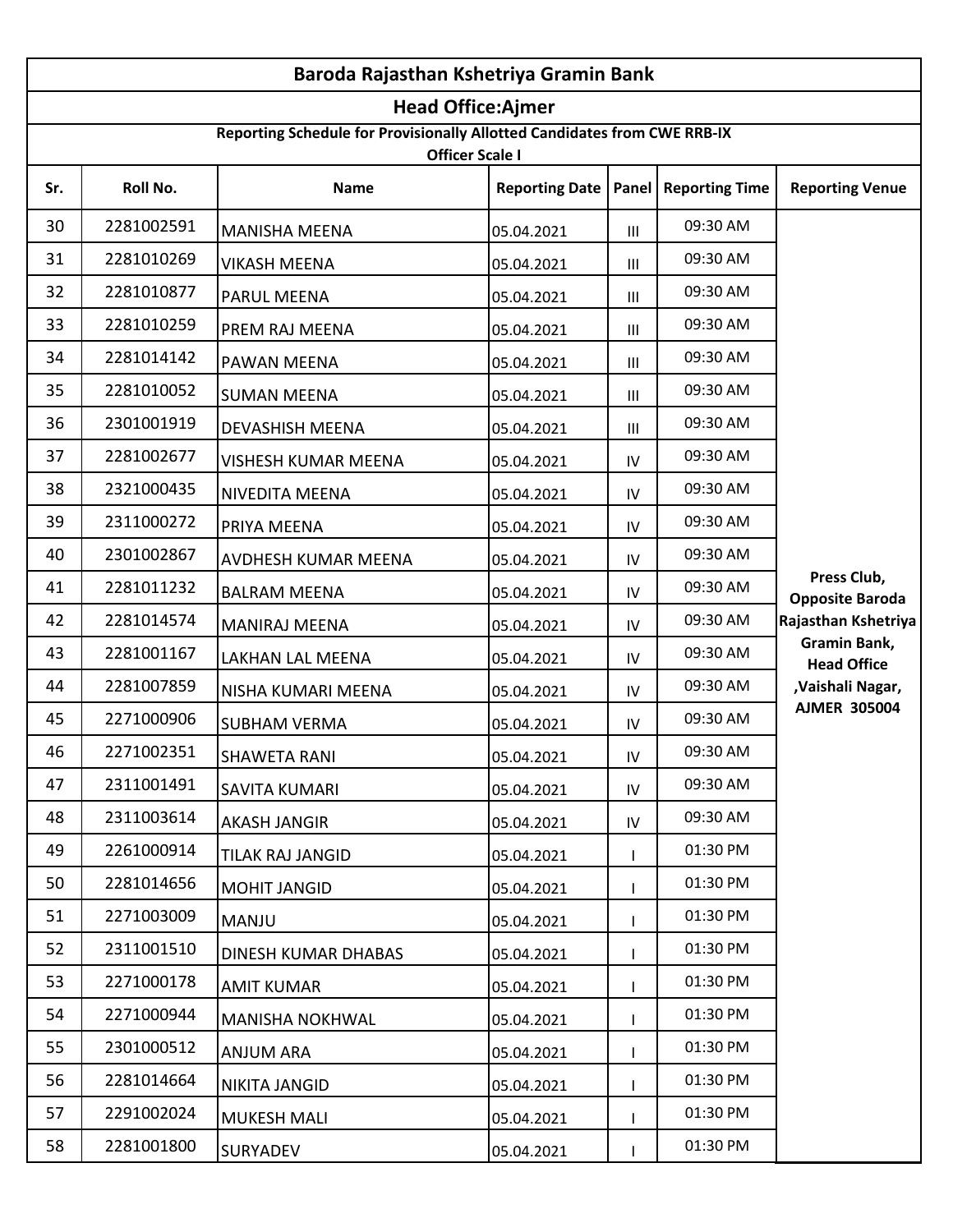|     | Baroda Rajasthan Kshetriya Gramin Bank |                                                                          |                          |                |                               |                                               |  |
|-----|----------------------------------------|--------------------------------------------------------------------------|--------------------------|----------------|-------------------------------|-----------------------------------------------|--|
|     |                                        |                                                                          | <b>Head Office:Ajmer</b> |                |                               |                                               |  |
|     |                                        | Reporting Schedule for Provisionally Allotted Candidates from CWE RRB-IX | <b>Officer Scale I</b>   |                |                               |                                               |  |
| Sr. | Roll No.                               | <b>Name</b>                                                              | <b>Reporting Date</b>    |                | <b>Panel   Reporting Time</b> | <b>Reporting Venue</b>                        |  |
| 59  | 2291000290                             | <b>HARISH GEHLOT</b>                                                     | 05.04.2021               |                | 01:30 PM                      |                                               |  |
| 60  | 2291002553                             | PRIYANKA THOLIYA                                                         | 05.04.2021               |                | 01:30 PM                      |                                               |  |
| 61  | 2291001155                             | RAMCHANDER JAT                                                           | 05.04.2021               | $\mathbf{H}$   | 01:30 PM                      |                                               |  |
| 62  | 2321000314                             | SHRYANSH SINGH SISODIYA                                                  | 05.04.2021               | $\mathbf{H}$   | 01:30 PM                      |                                               |  |
| 63  | 2271000678                             | <b>ANJU DEVI</b>                                                         | 05.04.2021               | $\mathbf{H}$   | 01:30 PM                      |                                               |  |
| 64  | 2271000869                             | <b>RAMANDEEP KOUR</b>                                                    | 05.04.2021               | $\mathbf{H}$   | 01:30 PM                      |                                               |  |
| 65  | 2281003018                             | RAJESH KUMAR SAINI                                                       | 05.04.2021               | $\mathbf{H}$   | 01:30 PM                      |                                               |  |
| 66  | 2311001698                             | NITIKA MAHALA                                                            | 05.04.2021               | $\mathbf{H}$   | 01:30 PM                      |                                               |  |
| 67  | 2311003177                             | <b>BHAGWATI PRASAD SAINI</b>                                             | 05.04.2021               | $\mathbf{H}$   | 01:30 PM                      | Press Club,                                   |  |
| 68  | 2271004004                             | <b>RAJNI BISHNOI</b>                                                     | 05.04.2021               | $\mathbf{H}$   | 01:30 PM                      | <b>Opposite Baroda</b><br>Rajasthan Kshetriya |  |
| 69  | 2271000499                             | <b>MAHAVEER BHAKAR</b>                                                   | 05.04.2021               | $\mathbf{H}$   | 01:30 PM                      | Gramin Bank,                                  |  |
| 70  | 2281013024                             | <b>HANSA DEVI</b>                                                        | 05.04.2021               | $\mathbf{H}$   | 01:30 PM                      | <b>Head Office</b><br>,Vaishali Nagar,        |  |
| 71  | 2281014076                             | MAINKA KUMARI SAINI                                                      | 05.04.2021               | $\mathbf{H}$   | 01:30 PM                      | <b>AJMER 305004</b>                           |  |
| 72  | 2291000443                             | <b>SATISH KUMAR</b>                                                      | 05.04.2021               | $\mathbf{H}$   | 01:30 PM                      |                                               |  |
| 73  | 2281005684                             | <b>MOHIT RAJORIA</b>                                                     | 05.04.2021               | Ш              | 01:30 PM                      |                                               |  |
| 74  | 2311000405                             | <b>MANJU CHOUDHARY</b>                                                   | 05.04.2021               | $\mathbf{III}$ | 01:30 PM                      |                                               |  |
| 75  | 2271004387                             | ROOP MAHENDER SINGH                                                      | 05.04.2021               | $\mathbf{III}$ | 01:30 PM                      |                                               |  |
| 76  | 2271004065                             | <b>BISMILLA</b>                                                          | 05.04.2021               | Ш              | 01:30 PM                      |                                               |  |
| 77  | 2271002222                             | <b>ANIL KUMAR</b>                                                        | 05.04.2021               | $\mathbf{III}$ | 01:30 PM                      |                                               |  |
| 78  | 2311003612                             | SOURABH CHOUDHARY                                                        | 05.04.2021               | Ш              | 01:30 PM                      |                                               |  |
| 79  | 2301002706                             | HIMANSHU DHARWAL                                                         | 05.04.2021               | Ш              | 01:30 PM                      |                                               |  |
| 80  | 2281006533                             | RAMESH KUMAR BAGARIA                                                     | 05.04.2021               | Ш              | 01:30 PM                      |                                               |  |
| 81  | 2251001314                             | <b>DIMPLE BAGRI</b>                                                      | 05.04.2021               | Ш              | 01:30 PM                      |                                               |  |
| 82  | 2311002285                             | <b>RITU SAINI</b>                                                        | 05.04.2021               | Ш              | 01:30 PM                      |                                               |  |
| 83  | 2261002043                             | <b>SARVAN KUMAR</b>                                                      | 05.04.2021               | $\mathbf{III}$ | 01:30 PM                      |                                               |  |
| 84  | 2281009298                             | DEVENDRA KUMAR KARWA                                                     | 05.04.2021               | Ш              | 01:30 PM                      |                                               |  |
| 85  | 2311003609                             | <b>SHYAM LAL SUTHAR</b>                                                  | 05.04.2021               | IV             | 01:30 PM                      |                                               |  |
| 86  | 2321000258                             | SANDEEP KUMAR SAINI                                                      | 05.04.2021               | IV             | 01:30 PM                      |                                               |  |
| 87  | 2281014660                             | <b>HARMENDER SINGH</b>                                                   | 05.04.2021               | IV             | 01:30 PM                      |                                               |  |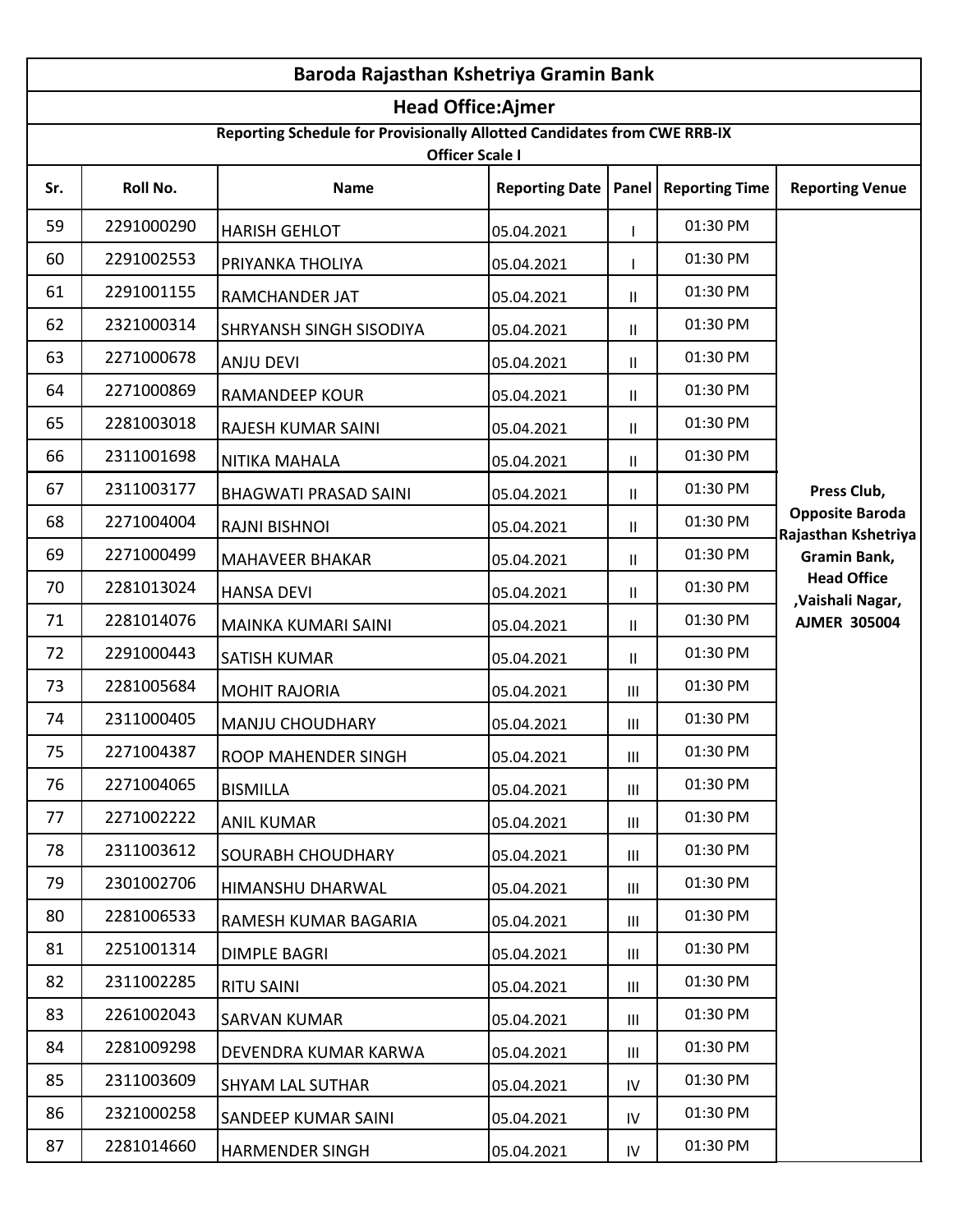| Baroda Rajasthan Kshetriya Gramin Bank |            |                                                                                                    |                       |               |                       |                                       |
|----------------------------------------|------------|----------------------------------------------------------------------------------------------------|-----------------------|---------------|-----------------------|---------------------------------------|
|                                        |            | <b>Head Office:Ajmer</b>                                                                           |                       |               |                       |                                       |
|                                        |            | Reporting Schedule for Provisionally Allotted Candidates from CWE RRB-IX<br><b>Officer Scale I</b> |                       |               |                       |                                       |
| Sr.                                    | Roll No.   | <b>Name</b>                                                                                        | <b>Reporting Date</b> | Panel         | <b>Reporting Time</b> | <b>Reporting Venue</b>                |
| 88                                     | 2304000002 | YATENDRA SWAMI                                                                                     | 05.04.2021            | IV            | 01:30 PM              |                                       |
| 89                                     | 2294000317 | <b>DHANVESH SINGH</b>                                                                              | 05.04.2021            | IV            | 01:30 PM              |                                       |
| 90                                     | 2314000001 | <b>SUDHAKAR SAINI</b>                                                                              | 05.04.2021            | IV            | 01:30 PM              |                                       |
| 91                                     | 2274000002 | <b>DIMPAL</b>                                                                                      | 05.04.2021            | IV            | 01:30 PM              |                                       |
| 92                                     | 2264000199 | <b>RAVI PRAKASH</b>                                                                                | 05.04.2021            | IV            | 01:30 PM              |                                       |
| 93                                     | 2281003260 | <b>KULDEEP SINGH PALAWAT</b>                                                                       | 05.04.2021            | IV            | 01:30 PM              |                                       |
| 94                                     | 2311002203 | POOJA KUMARI                                                                                       | 05.04.2021            | IV            | 01:30 PM              |                                       |
| 95                                     | 2314000003 | <b>RAKESH SAINI</b>                                                                                | 05.04.2021            | IV            | 01:30 PM              |                                       |
| 96                                     | 2311001468 | <b>MONIKA</b>                                                                                      | 05.04.2021            | IV            | 01:30 PM              |                                       |
| 97                                     | 2311001471 | <b>ANIL CHOUDHARY</b>                                                                              | 06.04.2021            |               | 09:30 AM              |                                       |
| 98                                     | 2251002049 | <b>SAMIR CHOUDHARY</b>                                                                             | 06.04.2021            |               | 09:30 AM              | Press Club,<br><b>Opposite Baroda</b> |
| 99                                     | 2311002723 | SONALI                                                                                             | 06.04.2021            |               | 09:30 AM              | Rajasthan Kshetriya                   |
| 100                                    | 2271002074 | <b>RAGHAV</b>                                                                                      | 06.04.2021            |               | 09:30 AM              | Gramin Bank,<br><b>Head Office</b>    |
| 101                                    | 2311002762 | <b>KUMARI ADITI</b>                                                                                | 06.04.2021            |               | 09:30 AM              | ,Vaishali Nagar,                      |
| 102                                    | 2271001169 | <b>MANOJ KUMAR</b>                                                                                 | 06.04.2021            |               | 09:30 AM              | <b>AJMER 305004</b>                   |
| 103                                    | 2261002020 | <b>ANITA</b>                                                                                       | 06.04.2021            |               | 09:30 AM              |                                       |
| 104                                    | 2311000746 | <b>ANITA KUMARI</b>                                                                                | 06.04.2021            |               | 09:30 AM              |                                       |
| 105                                    | 2271003648 | <b>SHUBHAM</b>                                                                                     | 06.04.2021            |               | 09:30 AM              |                                       |
| 106                                    | 2311003715 | <b>MANISHA</b>                                                                                     | 06.04.2021            |               | 09:30 AM              |                                       |
| 107                                    | 2281005234 | <b>ABHISHEK SARAWAG</b>                                                                            | 06.04.2021            |               | 09:30 AM              |                                       |
| 108                                    | 2311002807 | <b>RAHUL JANGIR</b>                                                                                | 06.04.2021            |               | 09:30 AM              |                                       |
| 109                                    | 2271001635 | <b>GARIMA SAINI</b>                                                                                | 06.04.2021            | $\mathbf{H}$  | 09:30 AM              |                                       |
| 110                                    | 2311003191 | <b>GEETA DUKIYA</b>                                                                                | 06.04.2021            | Ш             | 09:30 AM              |                                       |
| 111                                    | 2281015497 | <b>VIJAY KUMAR LAXKAR</b>                                                                          | 06.04.2021            | Ш.            | 09:30 AM              |                                       |
| 112                                    | 2311003388 | <b>UTTAM SINGH</b>                                                                                 | 06.04.2021            | $\mathbf{II}$ | 09:30 AM              |                                       |
| 113                                    | 2311000711 | NIRMAL SAINI                                                                                       | 06.04.2021            | Ш.            | 09:30 AM              |                                       |
| 114                                    | 2311003458 | PRIYANKA KUMARI                                                                                    | 06.04.2021            | Ш             | 09:30 AM              |                                       |
| 115                                    | 2311003729 | RAVINA BENIWAL                                                                                     | 06.04.2021            | Ш.            | 09:30 AM              |                                       |
| 116                                    | 2271002717 | <b>GAJENDER SINGH</b>                                                                              | 06.04.2021            | Ш.            | 09:30 AM              |                                       |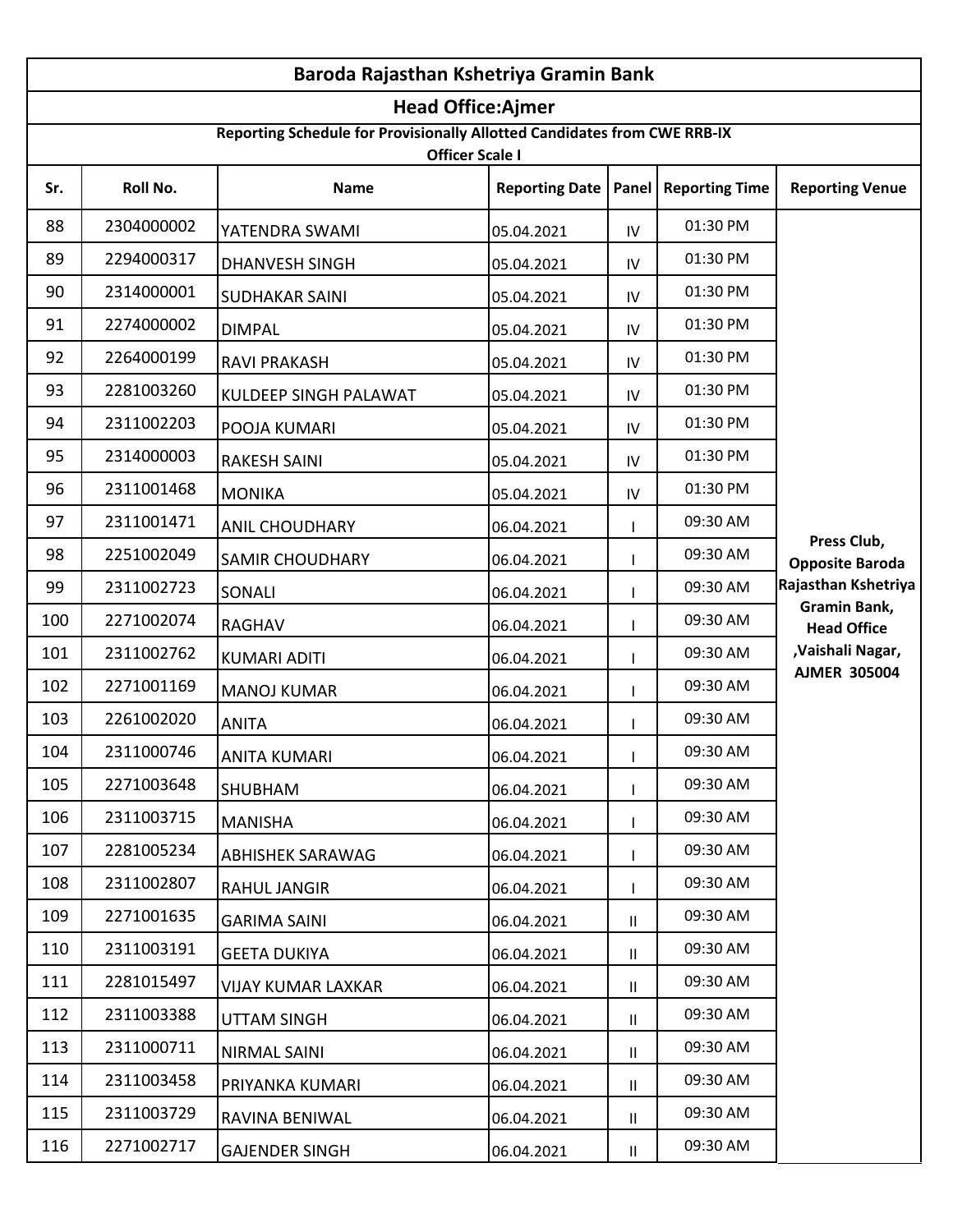| Baroda Rajasthan Kshetriya Gramin Bank |                          |                                                                                                    |                       |                |                       |                                       |  |  |
|----------------------------------------|--------------------------|----------------------------------------------------------------------------------------------------|-----------------------|----------------|-----------------------|---------------------------------------|--|--|
|                                        | <b>Head Office:Ajmer</b> |                                                                                                    |                       |                |                       |                                       |  |  |
|                                        |                          | Reporting Schedule for Provisionally Allotted Candidates from CWE RRB-IX<br><b>Officer Scale I</b> |                       |                |                       |                                       |  |  |
| Sr.                                    | Roll No.                 | Name                                                                                               | <b>Reporting Date</b> | Panel          | <b>Reporting Time</b> | <b>Reporting Venue</b>                |  |  |
| 117                                    | 2311001958               | <b>RAVINA</b>                                                                                      | 06.04.2021            | Ш.             | 09:30 AM              |                                       |  |  |
| 118                                    | 2311002127               | <b>NIKITA BENIWAL</b>                                                                              | 06.04.2021            | Ш.             | 09:30 AM              |                                       |  |  |
| 119                                    | 2314000338               | <b>NARESH JAKHAR</b>                                                                               | 06.04.2021            | $\mathbf{H}$   | 09:30 AM              |                                       |  |  |
| 120                                    | 2311003201               | YOGESH SHARMA                                                                                      | 06.04.2021            | $\mathbf{H}$   | 09:30 AM              |                                       |  |  |
| 121                                    | 2281013983               | <b>SONAL JAIN</b>                                                                                  | 06.04.2021            | Ш              | 09:30 AM              |                                       |  |  |
| 122                                    | 2291002226               | KUNIKA RAJPUROHIT                                                                                  | 06.04.2021            | Ш              | 09:30 AM              |                                       |  |  |
| 123                                    | 2281010298               | <b>KHUSHBU GARG</b>                                                                                | 06.04.2021            | Ш              | 09:30 AM              |                                       |  |  |
| 124                                    | 2311002510               | ANAND KUMAR PAREEK                                                                                 | 06.04.2021            | $\mathbf{III}$ | 09:30 AM              |                                       |  |  |
| 125                                    | 2271004233               | <b>PALAK</b>                                                                                       | 06.04.2021            | Ш              | 09:30 AM              |                                       |  |  |
| 126                                    | 2271004452               | <b>NITIKA</b>                                                                                      | 06.04.2021            | $\mathbf{III}$ | 09:30 AM              |                                       |  |  |
| 127                                    | 2271000008               | SAHIL SETIA                                                                                        | 06.04.2021            | Ш              | 09:30 AM              |                                       |  |  |
| 128                                    | 2271003122               | DIKSHA GOYAL                                                                                       | 06.04.2021            | Ш              | 09:30 AM              | Press Club,<br><b>Opposite Baroda</b> |  |  |
| 129                                    | 2291000869               | <b>RAJESH SINGH</b>                                                                                | 06.04.2021            | Ш              | 09:30 AM              | Rajasthan Kshetriya                   |  |  |
| 130                                    | 2281001210               | PAYAL SHARMA                                                                                       | 06.04.2021            | Ш              | 09:30 AM              | Gramin Bank,<br><b>Head Office</b>    |  |  |
| 131                                    | 2261000867               | SAJAL SHARMA                                                                                       | 06.04.2021            | Ш              | 09:30 AM              | ,Vaishali Nagar,                      |  |  |
| 132                                    | 2321001500               | <b>GITANSHU AGRAWAL</b>                                                                            | 06.04.2021            | Ш              | 09:30 AM              | <b>AJMER 305004</b>                   |  |  |
| 133                                    | 2311003618               | MUSKAN AGGARWAL                                                                                    | 06.04.2021            | IV             | 09:30 AM              |                                       |  |  |
| 134                                    | 2291000658               | <b>RAHUL KUMAR</b>                                                                                 | 06.04.2021            | IV             | 09:30 AM              |                                       |  |  |
| 135                                    | 2281001570               | <b>SHAN PARASHAR</b>                                                                               | 06.04.2021            | IV             | 09:30 AM              |                                       |  |  |
| 136                                    | 2281000707               | <b>MANISH KUMAR GOYAL</b>                                                                          | 06.04.2021            | IV             | 09:30 AM              |                                       |  |  |
| 137                                    | 2311003208               | ANJALI SHARMA                                                                                      | 06.04.2021            | IV             | 09:30 AM              |                                       |  |  |
| 138                                    | 2271003173               | <b>HITESH KUMAR</b>                                                                                | 06.04.2021            | IV             | 09:30 AM              |                                       |  |  |
| 139                                    | 2291000026               | <b>GOVIND GOPAL</b>                                                                                | 06.04.2021            | IV             | 09:30 AM              |                                       |  |  |
| 140                                    | 2321000749               | HIMANSHU LILA                                                                                      | 06.04.2021            | IV             | 09:30 AM              |                                       |  |  |
| 141                                    | 2281006034               | <b>MOHIT GUPTA</b>                                                                                 | 06.04.2021            | IV             | 09:30 AM              |                                       |  |  |
| 142                                    | 2271001959               | ROHIT JUNEJA                                                                                       | 06.04.2021            | IV             | 09:30 AM              |                                       |  |  |
| 143                                    | 2284000977               | HARSHIT JOSHI                                                                                      | 06.04.2021            | IV             | 09:30 AM              |                                       |  |  |
| 144                                    | 2271001331               | <b>VISHESH KUMAR</b>                                                                               | 06.04.2021            | IV             | 09:30 AM              |                                       |  |  |
| 145                                    | 2281000435               | <b>NITIN CHANDEL</b>                                                                               | 06.04.2021            |                | 01:30 PM              |                                       |  |  |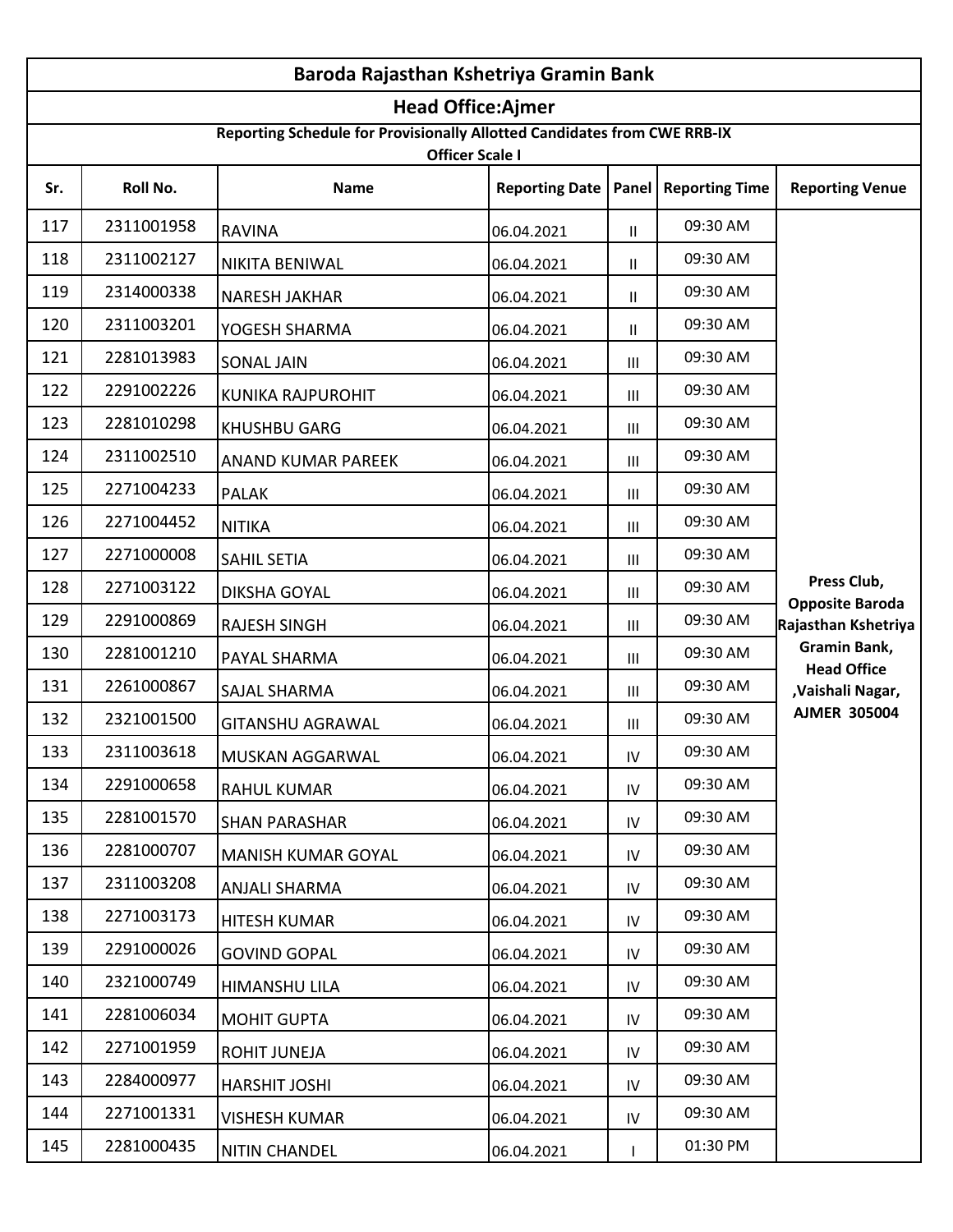| Baroda Rajasthan Kshetriya Gramin Bank |                          |                                                                                                    |                       |                |                               |                                         |  |  |
|----------------------------------------|--------------------------|----------------------------------------------------------------------------------------------------|-----------------------|----------------|-------------------------------|-----------------------------------------|--|--|
|                                        | <b>Head Office:Ajmer</b> |                                                                                                    |                       |                |                               |                                         |  |  |
|                                        |                          | Reporting Schedule for Provisionally Allotted Candidates from CWE RRB-IX<br><b>Officer Scale I</b> |                       |                |                               |                                         |  |  |
| Sr.                                    | Roll No.                 | <b>Name</b>                                                                                        | <b>Reporting Date</b> |                | <b>Panel   Reporting Time</b> | <b>Reporting Venue</b>                  |  |  |
| 146                                    | 2251001440               | <b>SUSHMA GOUR</b>                                                                                 | 06.04.2021            |                | 01:30 PM                      |                                         |  |  |
| 147                                    | 2281011708               | <b>JAGBIR SINGH</b>                                                                                | 06.04.2021            |                | 01:30 PM                      |                                         |  |  |
| 148                                    | 2281011531               | <b>VIJETA JOSHI</b>                                                                                | 06.04.2021            |                | 01:30 PM                      |                                         |  |  |
| 149                                    | 2291001115               | OM PRAKASH SHARMA                                                                                  | 06.04.2021            |                | 01:30 PM                      |                                         |  |  |
| 150                                    | 2281001204               | RAKESH KUMAR MISHRA                                                                                | 06.04.2021            |                | 01:30 PM                      |                                         |  |  |
| 151                                    | 2271002183               | SONALI                                                                                             | 06.04.2021            |                | 01:30 PM                      |                                         |  |  |
| 152                                    | 2321000011               | <b>DEEPAK DHARNIA</b>                                                                              | 06.04.2021            |                | 01:30 PM                      |                                         |  |  |
| 153                                    | 2281001260               | <b>VIKAS KUMAR GARG</b>                                                                            | 06.04.2021            |                | 01:30 PM                      |                                         |  |  |
| 154                                    | 2281016032               | <b>GARIMA CHOUDHARY</b>                                                                            | 06.04.2021            |                | 01:30 PM                      |                                         |  |  |
| 155                                    | 2281013547               | <b>ANKIT SHARMA</b>                                                                                | 06.04.2021            |                | 01:30 PM                      |                                         |  |  |
| 156                                    | 2261000032               | PARAG JAIN                                                                                         | 06.04.2021            |                | 01:30 PM                      | Press Club,                             |  |  |
| 157                                    | 2271004121               | <b>EKTA RANI</b>                                                                                   | 06.04.2021            |                | 01:30 PM                      | <b>Opposite Baroda</b>                  |  |  |
| 158                                    | 2281004850               | SHIVAM JINDAL                                                                                      | 06.04.2021            | $\mathbf{H}$   | 01:30 PM                      | Rajasthan Kshetriya<br>Gramin Bank,     |  |  |
| 159                                    | 2291002213               | <b>MEGHA</b>                                                                                       | 06.04.2021            | $\mathbf{H}$   | 01:30 PM                      | <b>Head Office</b>                      |  |  |
| 160                                    | 2281005216               | <b>SWATI AGRAWAL</b>                                                                               | 06.04.2021            | $\mathbf{H}$   | 01:30 PM                      | ,Vaishali Nagar,<br><b>AJMER 305004</b> |  |  |
| 161                                    | 2261001279               | <b>ABHISHEK JAIN</b>                                                                               | 06.04.2021            | Ш              | 01:30 PM                      |                                         |  |  |
| 162                                    | 2281002707               | DEEPAK KUMAR SHARMA                                                                                | 06.04.2021            | Ш.             | 01:30 PM                      |                                         |  |  |
| 163                                    | 2321000736               | <b>CHANDRA PAL SINGH</b>                                                                           | 06.04.2021            | $\mathbf{H}$   | 01:30 PM                      |                                         |  |  |
| 164                                    | 2311000744               | <b>VINOD SINGH</b>                                                                                 | 06.04.2021            | $\mathbf{H}$   | 01:30 PM                      |                                         |  |  |
| 165                                    | 2281000704               | POOJA SHARMA                                                                                       | 06.04.2021            | $\mathbf{H}$   | 01:30 PM                      |                                         |  |  |
| 166                                    | 2271000642               | <b>ASHOK KUMAR</b>                                                                                 | 06.04.2021            | $\mathbf{H}$   | 01:30 PM                      |                                         |  |  |
| 167                                    | 2271002137               | <b>MOHIT GARG</b>                                                                                  | 06.04.2021            | Ш              | 01:30 PM                      |                                         |  |  |
| 168                                    | 2271000337               | <b>MAMTA SHARMA</b>                                                                                | 06.04.2021            | $\mathbf{II}$  | 01:30 PM                      |                                         |  |  |
| 169                                    | 2251000596               | SONIA NAGPAL                                                                                       | 06.04.2021            | $\mathbf{H}$   | 01:30 PM                      |                                         |  |  |
| 170                                    | 2271000426               | DEEPAK AGGARWAL                                                                                    | 06.04.2021            | $\mathbf{H}$   | 01:30 PM                      |                                         |  |  |
| 171                                    | 2271001277               | PRIYANKA CHUGH                                                                                     | 06.04.2021            | Ш              | 01:30 PM                      |                                         |  |  |
| 172                                    | 2271003920               | RUPALI GOYAL                                                                                       | 06.04.2021            | $\mathbf{III}$ | 01:30 PM                      |                                         |  |  |
| 173                                    | 2311002513               | <b>ANKUSH KUMAR</b>                                                                                | 06.04.2021            | Ш              | 01:30 PM                      |                                         |  |  |
| 174                                    | 2271001895               | <b>MOHIT GOYAL</b>                                                                                 | 06.04.2021            | Ш              | 01:30 PM                      |                                         |  |  |